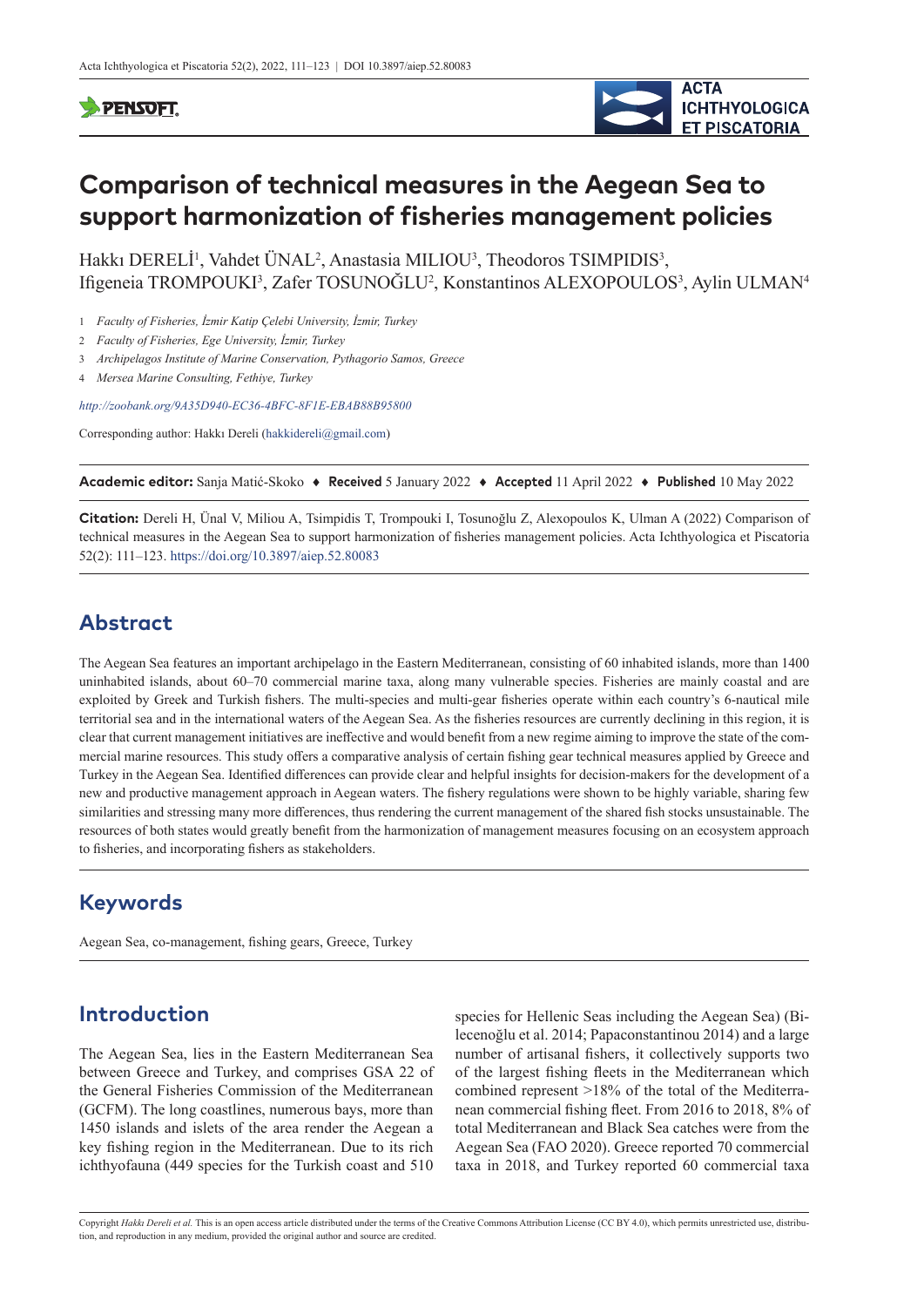from this sea (GFCM 2021). Both countries' territorial seas in the Aegean extend to 6 nm from their coasts. Currently, 48% of the marine area falls under the national jurisdiction of the two countries, exercised by each State within its respective territorial sea. The remaining area is international waters and, thus, beyond national jurisdiction (Öztürk et al. 2002).

Fisheries in the Eastern Mediterranean are characteristic for targeting multiple species using several different types of gear (from here on multi-species and multi-gear), much like in many other Mediterranean regions (Papaconstantinou et al. 2007; Ünal and Göncüoğlu 2012). In fact, in this region, 42 taxa constitute more than 90% of catches (FAO 2020). Thus, the applications of single-species management measures are mostly ineffective, except when they are highly selective, such as bluefin tuna (*Thunnus thynnus*).

The gear types most commonly used in the Aegean Sea by Greek and Turkish fisheries are towed and dragged gears (bottom trawl, dredges), static gears (gillnets, trammel nets, longlines, pots, hook and line), and encircling gears (purse seine, small surrounding nets) (Nedelec and Prado 1990; Tokaç et al. 2010).

In 2018, 11 580 Greek vessels and 4007 Turkish vessels were operating in the Aegean Sea. Of those, 95% of the Greek vessels and 96.5% of the Turkish vessels were small-scale (TURKSTAT 2019; Conides et al. 2020), which is far greater than the 83% Mediterranean average for the entire small-scale fleet (FAO 2020). Thus, smallscale fisheries (SSF) greatly dominate the marine capture fisheries industry in the Aegean Sea, in terms of the number of vessels and fishers, in both Greece and Turkey (Conides et al. 2020; Ünal and Ulman 2020). The smallscale vessels mainly use gillnets, trammel nets, longlines, fyke nets and surrounding net types, and some traps. The large-scale vessels are trawlers (including otter trawlers), purse seiners, and drifting longliners, while Turkey has 25 additional carrier vessels used in purse seine fishing (HRMRDAF 2019). Greece authorized 356 vessels to fish in the international waters of the Mediterranean in 2018, and Turkey authorized 243 bottom trawlers to fish in international waters in 2018 (GDFA 2020a).

Fisheries in the Aegean Sea are of high importance for both countries in terms of production, food security, and, most importantly, job security and provision in coastal rural areas where alternative employment options are scarce. Around 90% of Greece's (61 955 t) and 15% of Turkey's (42 613 t) total wild marine fishery catches in 2018 were provided by fishing activities in the Aegean Sea (ELSTAT 2019; TURKSTAT 2019). A total of 20 565 employees are directly employed in the fisheries sector in Greece (ELSTAT 2019); the corresponding number in Turkey amounts to 30 878 employees, of which 21% or 6542 fishers work in the Aegean region (TURKSTAT 2019). Furthermore, Greece is the leading country employing fisherwomen, accounting for 7% of total female fishers in the EU (Elliott 2002). However, in Turkey, the official data claims only 1% of the fishers are women

(TURKSTAT 2019), but more localized studies from the Datça-Bozburun Peninsula have shown this percentage to be much higher-up to 20% (Ünal et al. 2015).

Effective fisheries management measures are essential for maintaining stock renewability and fisheries sustainability. Classically, fishery management is divided into two main typologies of capture control: input and output controls. Input controls regulate fishing effort in some manner (e.g., in number of licenses or maximum vessel lengths). Output controls regulate the amount of the catch being withdrawn from the sea (e.g., in catch composition, commercial minimum landing sizes, quotas) (Pope 2009; Bellido et al. 2020). Along with input and output controls, fishery management is also based on the adoption of technical measures that regulate the catchability of fishing gears by limiting features of the gears (Bjordal 2002) or by their spatial or temporal regulations (Hall 2009). With the exception of large pelagics, the current fishery management regime of the Mediterranean Fisheries is predominantly based on the input control approach along with the adoption of technical measures for fishing gear (Fiorentino and Vitale 2021). The regulations and technical measures implemented by the two countries fishing in the Aegean Sea vary a great deal, forming the basis of this study. Since the two countries share their fisheries resources, many of which move freely between jurisdictions, we propose that technical measures are harmonized between Greece and Turkey, which would require both countries to work jointly to achieve this.

Greece, a member of the European Union, the Common Fishery Policy (CFP) and the relevant EU legislations apply, in addition to their National Legislations (NL) (consisting of Royal decrees-RD, Legislative decrees-LD, and Presidential decrees-PD) aim to regulate fishing effort with appropriate technical measures (Papaconstantinou et al. 2007; OECD 2008). In Turkey, the Fishing Notification is the main regulatory basis for fisheries. The most recent notification (Notification 5/1) adopted on 1 September 2020, is active for four years (GDFA 2020b). Both countries have set mandatory rules for fishing in their territorial waters and international waters of the Aegean Sea. Greek fishing vessels are permitted to fish in international waters after a specific fishing authorization is issued for a fishing license, provided that it is compliant with specific requirements pertaining to national and EU legislation, as well as international regulations on fish stock management (HRMRDAF 2019). In Turkey, unless otherwise decided by the national management authority, the same fisheries laws apply to both territorial and international waters in the Aegean Sea (GDFA 2020b).

Despite regulatory measures enforced in both states, Aegean fisheries have been declining for over two decades, demonstrating that the state of the fisheries has not benefitted under the current management framework. The total annual catches of both Greece and Turkey in the Aegean Sea follow the exact same trends, increasing with the modernization of their fisheries until efforts were maximized, before catches began to decline; although for Greece, the maximum total catch peaked four years earlier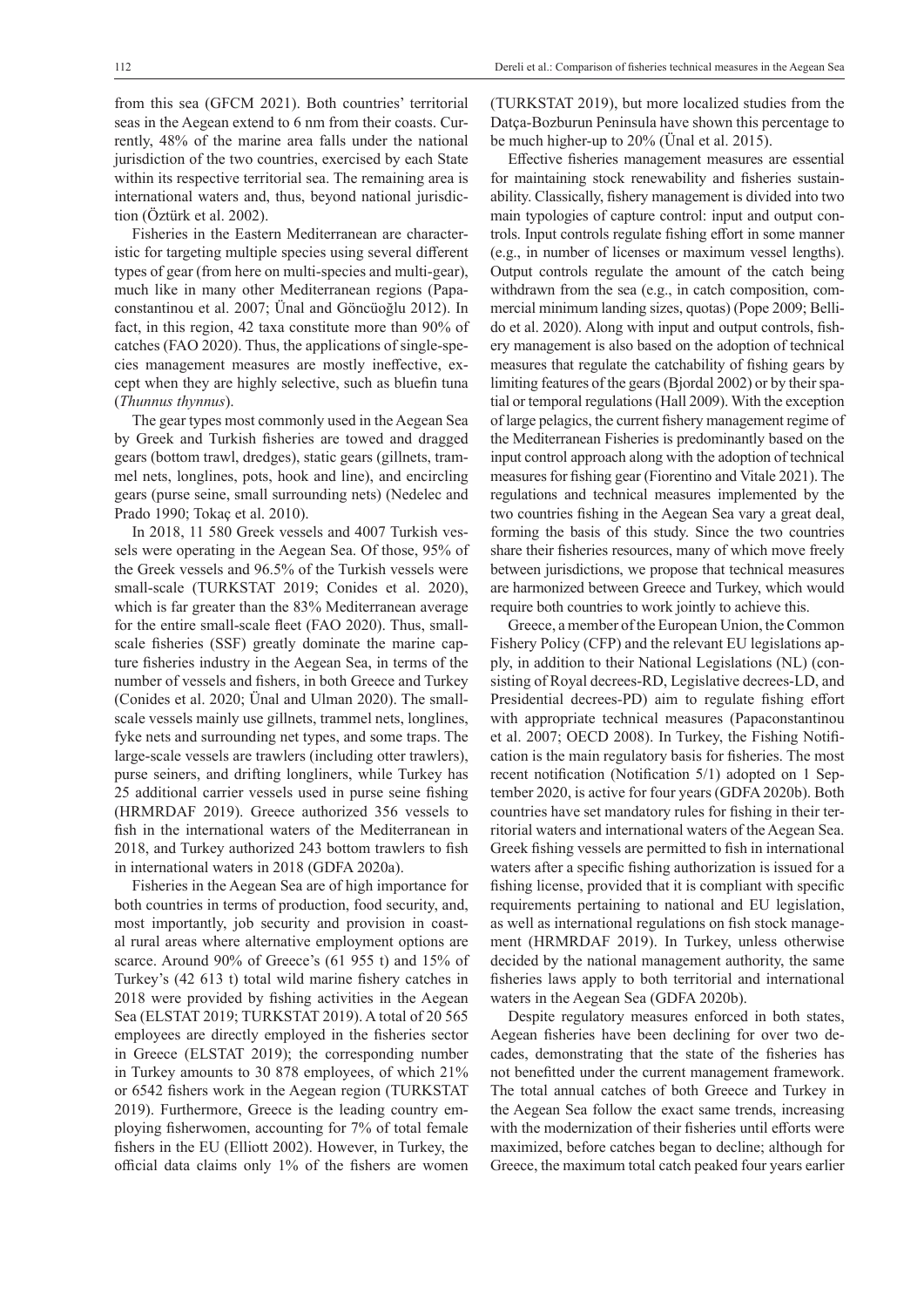

**Figure 1.** Greek and Turkish total marine wild fisheries catches from the Aegean Sea (1970–2019). Source: GFCM database.

than the Turkish (Fig. 1). In fact, from their peaks until 2019, Greek Aegean catches declined by 51 percentage points , and Turkish Aegean catches declined by 41 percentage points . The small increase in Greek catches in recent years was due to reporting amendments from 2017 that included smaller vessels with engines below 14.17 kW (ELSTAT 2019). A sharp decline in the Fishing-in-Balance (FiB) Index shows declining catches and marine trophic levels, signifying high overexploitation and unsustainable fisheries negatively affecting both ecosystem structure and function (Dimarchopoulou et al. 2021).

The aim of this study was to highlight the current discrepancies in the national fisheries management measures for Greece and Turkey relating to technical measures in terms of fishing gear regulations and spatial and temporal restrictions of fishing activities. We then suggest that a harmonized fisheries management system in the Aegean Sea would benefit the future of the fisheries in the Aegean Sea.

#### **Methods**

A literature review of the current fisheries technical regulations was undertaken for both Greece and Turkey. Specifically, the laws that were reviewed for technical comparisons include the relevant EU regulations (Council Regulation EC No. 1967/2006 and Regulation EU 2019/1241) applicable in Greece, as well as Greek National Legislation (NL) (RD: Royal decrees, LD: Legislative decrees, and PD: Presidential decrees) (EU 2006; Papaconstantinou et al. 2007; EU 2019) and the most recent Fishing Notification 5/1 issued by Turkey in 2020 (GDFA 2020b).

The revised International Standard Statistical Classification of Fishing Gear (ISSCFG Revision 1) (FAO 2016) was carefully considered before proceeding to the evaluation of similarities and differences of applicable

technical measures. More specifically, regulations concerning the fishing gear used were examined and compared in relation to the mesh size, net length, height, circumference, and material, as well as the maximum number of permitted gear (types) on board. Moreover, the rules prescribing fishing prohibitions and restrictions for habitats, areas, seasons, species, light sources, soak time, depth, or distance were also evaluated along with provisions pertaining to the monitoring and tracking systems used by fishing vessels. Technical and operational differences were also evaluated for fishing gear. Specifically, Greek and Turkish regulations are compared for each of the 20 different gear types. The fishing gear categorical abbreviation codes and the standard abbreviations of fishing gears used are in unison with ISSCFG.

Comparisons of technical measures of both countries are presented in Tables 1–5. References to additional measures reported in the relevant legislations of only one of the two countries are made prior to the respective Table where applicable. Measures for which no commonalities exist are instead mentioned in the main text, without the need for a table.

#### **Results**

**Fisheries with surrounding nets.** The information presented in Table 1 describes the regulations for surrounding nets for Greece and Turkey, in particular purse seines (PS) (01.1), which greatly contribute to total catches of both countries. Both countries implement technical measures regarding the maximum net height, minimum operating depth or distance from the coast, along with seasonal and spatial prohibitions, and light use. Greece applies three additional measures regarding a minimum mesh size of 14 mm, maximum net length of 800 m, with prohibited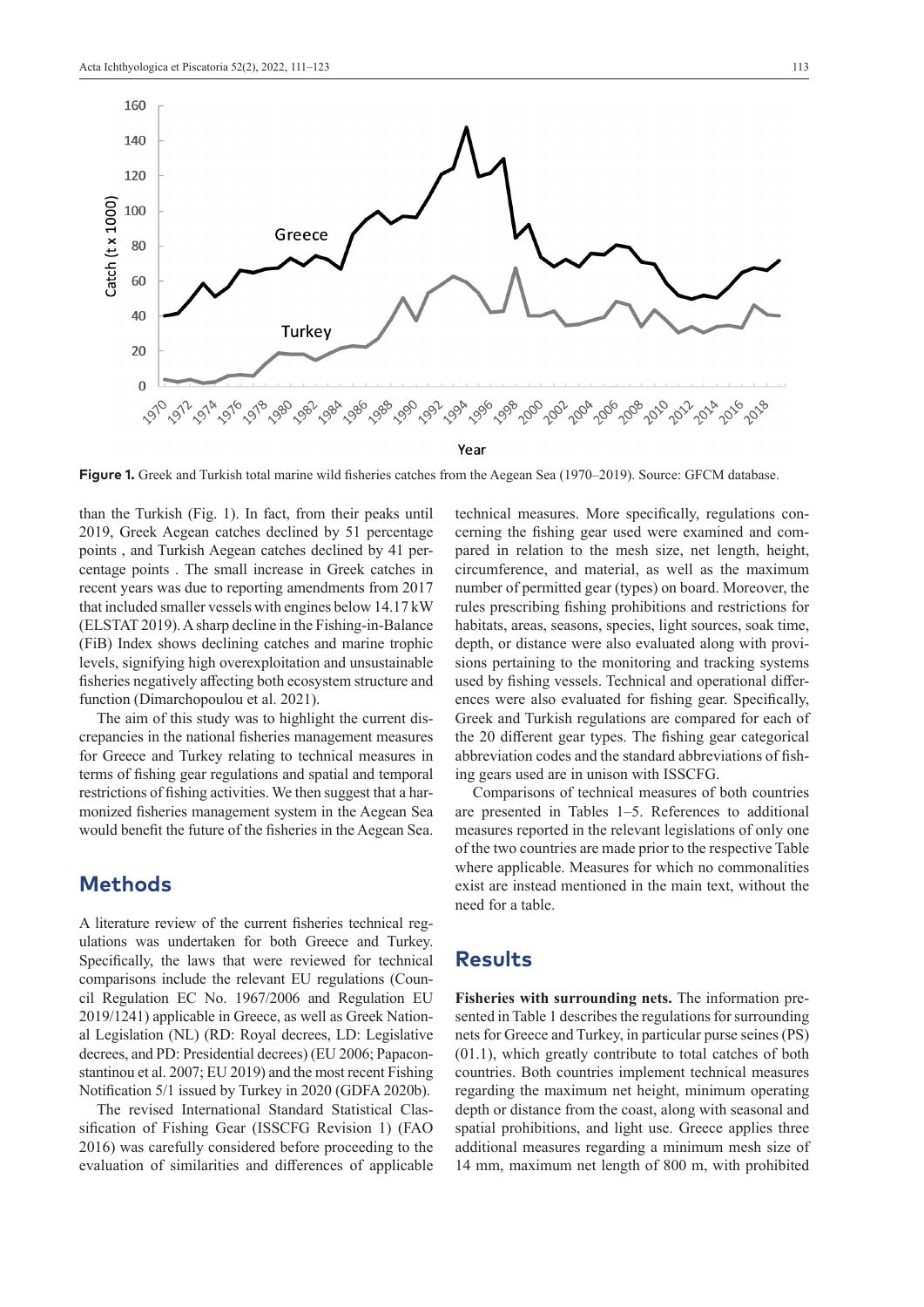| Parameter              | Greece                                                                                                                        | <b>Turkey</b>                                                |
|------------------------|-------------------------------------------------------------------------------------------------------------------------------|--------------------------------------------------------------|
|                        | Maximum height 120 m (except tuna purse seine nets)                                                                           | 164 m (except tuna purse seine nets)                         |
|                        | Minimum depth Min. distance: 300 m distance                                                                                   | Min. depth: 24 m                                             |
| or distance            | Min. depth: 50 m; 70% of purse seine's height                                                                                 |                                                              |
|                        | 100 m min distance from coast line, irrelevant of depth (PD 25/93)                                                            |                                                              |
| <b>Seasonal</b>        | NL: 15 Dec-28 Feb (for night seines) (PD 25/93)                                                                               | 15 Apr-31 Aug                                                |
| prohibition            | 1 Jul–31 Aug (for day seines) (PD 25/93)                                                                                      |                                                              |
|                        | Saturdays and those Sundays following full moon (for both day and                                                             |                                                              |
|                        | night seine) (LD 4711/2020 and LD 4691/2020)                                                                                  |                                                              |
| <b>Prohibited area</b> | NL: Fishing prohibited in areas closer than 1000 m from entrance Many spatial prohibitions detailed in fisheries notification |                                                              |
|                        | to sea farms when they are open for harvest and in areas closer                                                               |                                                              |
|                        | than 500 m measured radially outward from permanent fishing                                                                   |                                                              |
|                        | establishments of <i>almadrabas</i> nets (a type of stationary uncovered                                                      |                                                              |
|                        | pound nets) when they operate (PD 25/93). Special spatial                                                                     |                                                              |
|                        | prohibitions exist for night seines (PD 23.3/53)                                                                              |                                                              |
| Light use              | NL: use of underwater lights by night seines permitted only while Lighting permitted only above sea level; use of white light |                                                              |
|                        | lifting nets                                                                                                                  | prohibited                                                   |
|                        | Use of artificial light more intense than 2000 lumens (>133.3 W of Light prohibited in shallow waters less than 30 meters and |                                                              |
|                        | incandescent light, $or > 33.3$ W led light) per drifting lighting unit less than 300 meters from fish farm cages             |                                                              |
|                        | prohibited (PD 25/93)                                                                                                         | 8 additional areas prohibit use of light                     |
|                        | Use of more than five drifting lighting units prohibited (PD 25/93) Only one boat permitted to have light generator; light    |                                                              |
|                        | Fishing with drifting lighting units having light emitting lamp power up to 100 W does not require permission; total          |                                                              |
|                        | uncovered prohibited (light should be only directed at sea) (PD light power of main vessel, auxiliary vessels, and transfer   |                                                              |
|                        | 25/93                                                                                                                         | vessel in light fishing allowed areas shall not exceed 8 kW; |
|                        |                                                                                                                               | distance between light boats shall not be closer than 200 m  |

**Table 1.** Technical measures for purse seine (PS) (01.1) fisheries in the Aegean Sea.

 $NL =$  Greek national legislation,  $LD =$  Legislative decrees,  $PD =$  Presidential decrees.

areas including seagrass beds (although derogations may be authorized within management plans if the lead-line or the hauling ropes do not touch the seagrass beds), and in all Natura 2000 sites, all specially protected areas and all specially protected areas of Mediterranean interest (SPA-MI). Turkey does not yet have any Natura 2000 protected sites but is currently working towards establishing some under EU Guidance. Surrounding nets without purse lines (LA) (01.2) in Greece operate only on the basis of a management plan, and no such plan is currently in force; these gears are not prohibited in Turkey, but Turkish fishers do not use them.

**Fisheries with seine nets.** Beach seines (SB) (02.1) are prohibited in all Greek and Turkish waters. Fishing with beach seines above seagrass beds and coralligenous habitats and mäerl beds and in all Natura 2000 sites, all specially protected areas, and all specially protected areas of Mediterranean interest (SPAMI) are prohibited in Greece. Boat seines (SV) (02.2) are prohibited in Turkey. Seine nets can be put in operation only on the basis of a management plan in Greece, but no such plan is in force.

**Fisheries with trawls.** There are detailed regulations for single boat bottom otter trawlers (OTB) in both countries, which are compared in Table 2. A management plan (MD 271/2576/2014 'National Management Plan for Bottom Trawl Net Fishing') specific for bottom otter trawls, approved by the European Commission, has been in force since early 2014 and is implemented throughout Greece (MRDF 2014; HRMRDAF 2019). Greece (as opposed to Turkey) implements measures relating to net characteristics and habitat protection; A balloon codend is prohibited in trawl nets; and within any single codend the number of equal-sized meshes around any circumference of the codend shall not increase from the front end to the rear end. The circumference of the rearmost part of the trawl body or of the extension piece shall not be smaller than the circumference of the front end of the codend sensu stricto. For a square mesh codend, the circumference of the rearmost part of the trawl body or of the extension piece shall be from two to four times the circumference of the front end of the codend sensu stricto. As the habitat protection concerns trawling on seagrass beds and coralligenous habitats and mäerl beds and in all Natura 2000 sites, all specially protected areas and all specially protected areas of Mediterranean interest (SPAMI) are prohibited. The minimum mesh size for the codend is 40 mm for square mesh in both countries, while it is 50 mm for diamond mesh in Greece and 44 mm in Turkey. Turkish legislation, on the other hand, requires that the mesh of the trawl body must not be smaller than the codend. In Greece and Turkey for the Aegean Sea, the use of mid-water pelagic trawls (PTM) (03.22) and beam trawls (TBB) (03.11) are prohibited (Papaconstantinou et al. 2007; GDFA 2020b).

**Fisheries with towed and mechanized dredges.** Technical measures for towed dredges (DRB) (04.1) are in force in Greece, but the use of towed dredges is prohibited in the Turkish Aegean fisheries. Two dredge types are used in Hellenic fisheries, one called *argaleios*, for bivalve mollusks (smooth scallop *Flexopecten glaber*; brown venus *Callista chione* and the bearded horse mussel *Modiolus barbatus*) and another called *gagava* for sponge-fishing which is a traditional fishing method in the Dodecanese region (southeastern Aegean Sea) (Papaconstantinou et al. 2007). Greek measures include: maximum sizes of 3 m breadth (except for sponge fishing), minimum depth,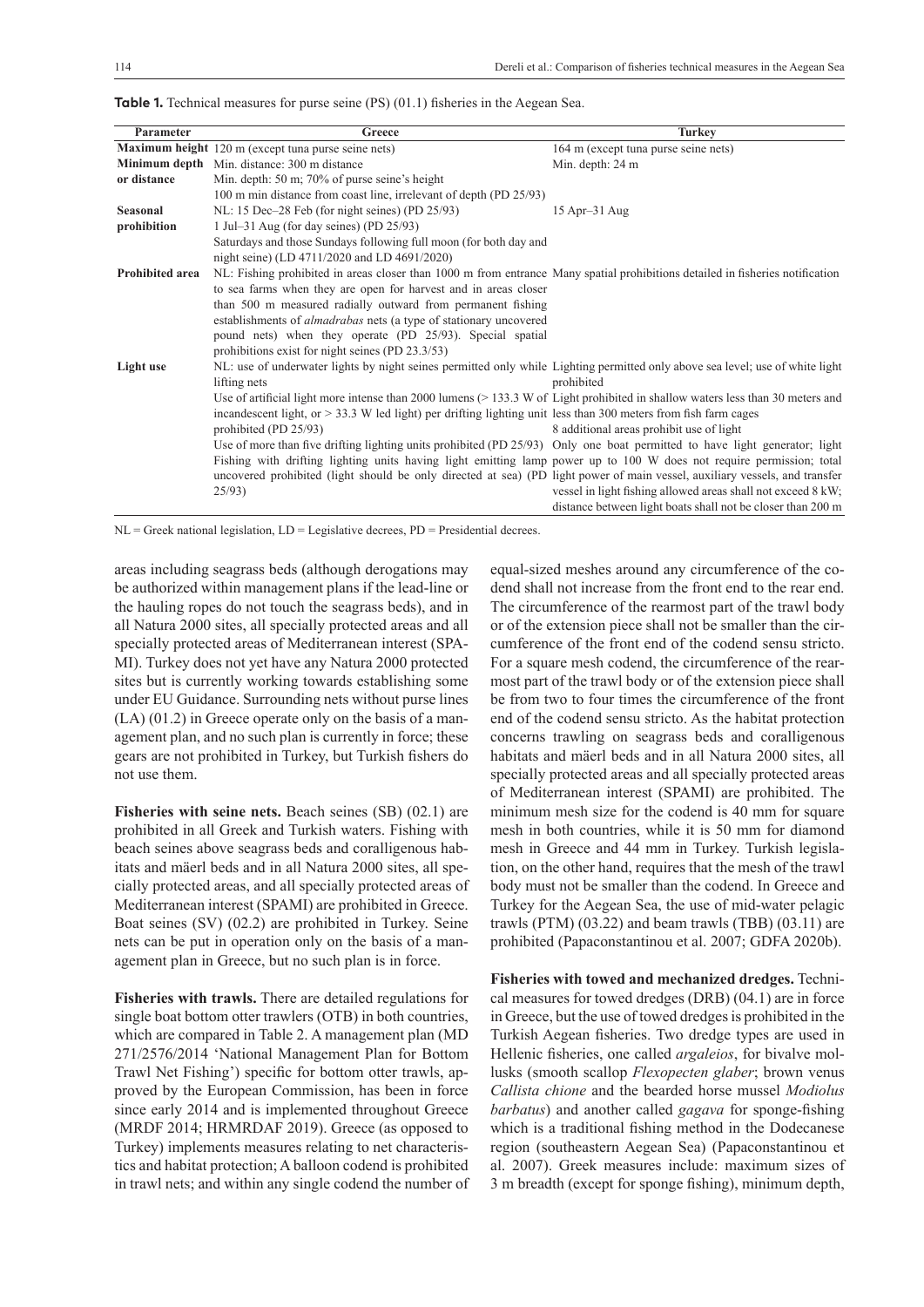| Parameter                 |     | Greece                                                                                                                                                                 | <b>Turkey</b>                                        |
|---------------------------|-----|------------------------------------------------------------------------------------------------------------------------------------------------------------------------|------------------------------------------------------|
| Minimum Codend            |     | 40 mm square mesh or 50 mm diamond mesh                                                                                                                                | 40 mm square mesh or 44 mm diamond mesh              |
| mesh size                 |     | <b>Protective</b> 120 mm (if codend mesh smaller than 60 mm)                                                                                                           | Mesh size of protective bag must not be smaller than |
|                           | bag |                                                                                                                                                                        | 2 times of codend mesh size                          |
| <b>Material</b>           |     | Use of netting with twine thickness $> 3$ mm or with multiple                                                                                                          | Use of monofilament material prohibited in codend    |
|                           |     | twines; or netting with twine thickness $> 6$ mm in any part of                                                                                                        | of bottom trawl                                      |
|                           |     | bottom trawl prohibited                                                                                                                                                |                                                      |
|                           |     | Use of multiple twines prohibited on any towed net in net and codend                                                                                                   |                                                      |
| Minimum depth or          |     | Beyond 3 nm distance from coastline or beyond 50 m isobath                                                                                                             | Min. depth: 200 m (Area 40.3)                        |
| distance                  |     | (whichever comes first); in any case, bottom trawl net fishing                                                                                                         | Min. distances:                                      |
|                           |     | prohibited at any distance $\leq 1.5$ nm from coast, regardless of depth                                                                                               | 1.5 nm (Areas $40.2$ ; $40.4$ ; $40.6$ )             |
|                           |     | (MD 271/2576/2014, EU Reg. 1967/2006 art. 13: 1 and 2)                                                                                                                 | $2 \text{ nm}$ (Area 40.1)                           |
|                           |     |                                                                                                                                                                        | 3 nm (Areas 40.5; 40.7; 40.8; 40.9)                  |
| <b>Maximum</b> depth      |     | $1000 \text{ m}$                                                                                                                                                       | $1000 \; \mathrm{m}$                                 |
| <b>Season prohibition</b> |     | $NL: 1$ Jun-30 Sep                                                                                                                                                     | 15 Apr-31 Aug                                        |
|                           |     | $24-31$ May                                                                                                                                                            | (Trawl fleets can fish in international waters with  |
|                           |     | 24–31 Dec (MD: 271/2576/2014: G.G B 58; par. 9-a)                                                                                                                      | permission from authorities between 15 Jul and 31    |
|                           |     | 24 May–15 Jul (for all international waters in Aegean Sea)                                                                                                             | Aug)                                                 |
|                           |     | 16 Jul-30 Sep (in international waters west of $25th$ meridian in                                                                                                      |                                                      |
|                           |     | GFCM subregion GSA 22                                                                                                                                                  |                                                      |
| <b>Prohibited area</b>    |     | NL: many prohibited areas, mainly gulfs and bays (PD: 739/79, PD: Many prohibited areas, mainly gulfs and bays<br>988/80, PD: 228/2006; PD: 68/2009; MD 271/2576/2014) | specified in notification                            |

**Table 2.** Technical measures for single boat bottom otter trawls (OTB) (03.12) in the Aegean Sea.

NL = Greek national legislation, PD = Presidential decrees, MD = National management plan.

and distance requirements of 50 m isobath or 0.3 nm distance, but can be used within 3 nm (when shellfish catch is  $\geq 90\%$  of the total live weight of the catch) and 50 m isobath or 0.5 nm distance from the coast (for sponge fishing); maximum depth of 1000 m; habitat restrictions where fishing with dredges above seagrass beds and coralligenous habitats and mäerl beds and in all Natura 2000 sites, all specially protected areas and all specially protected areas of Mediterranean interest (SPAMI) are prohibited; and national seasonal prohibitions from 1 August through 31 October (for *Venus verrucosa*), from 1 April through 30 June (for *Callista chione*, *Ostrea edulis*, *Modiolus barbatus*, *Donax trunculus*, *Ruditapes decussatus*, *Aequipecten opercularis*), from 1 April through 31 October (for *Flexopecten glaber*), and from 1 November

through 31 March (for *Mytilus galloprovincialis*) (PD 227/2003). Mechanized dredges (DRM) (04.3) are prohibited under Greece and Turkish regulations.

**Fisheries with gillnets and trammel nets.** Comparisons of technical measures for gillnets (GNS) and trammel nets (GTR) are presented in Table 3. Greece has one additional prohibited area regulation mostly pertaining to closed bays under national legislation (PD 497/88, PD 338/80, PD 986/80, PD 189/78); Turkey, meanwhile, has additional regulations for soak time where gillnets (used for *Sarda sarda*, *Lichia amia*, and *Seriola dumerili*) are prohibited between 07:00 and 19:00 in the Aegean Sea (Güllük and Gökova Gulfs), and are prohibited 500 m from fixed lift nets between 20:00 and 01:00; and

**Table 3.** Technical measures for set gillnets (anchored) (GNS) (07.1) and trammel nets (GTR) (07.5) in the Aegean Sea.

| Parameter           | Greece                                                                                                                  | <b>Turkey</b>                |  |
|---------------------|-------------------------------------------------------------------------------------------------------------------------|------------------------------|--|
| <b>Minimum mesh</b> | $16 \text{ mm}$                                                                                                         | 80 mm (for sole and flounder |  |
| size                | NL: 20 mm (PD 174/2013)                                                                                                 | fishing)                     |  |
|                     | 100 mm (for red sea bream fishing); 68 mm (for <i>Solea</i> spp. fishing) (in Alexandroupolis area                      |                              |  |
|                     | and within 3 nm from coast) (PD 986/1980); 36 mm (in Thessaloniki and Thermaikos Gulfs)                                 |                              |  |
|                     | (PD 189/1978); 64 mm (in part of Maliakos Gulf) (PD 338/1980); 40 mm (within 1.5 nm from                                |                              |  |
|                     | coasts of Mesolongi Lagoon) (PD 68/2006); 48 mm (for trammel nets) (228/2006); and 56 mm                                |                              |  |
|                     | (for trammel nets used in June in Kalimnos–Kos) (228/2006)                                                              |                              |  |
|                     | Maximum length Max length: 6000 m for gillnets and trammel nets                                                         | Max length: 6000 m           |  |
| and height          | Max height: 10 m for gillnets and 4 m for trammel nets                                                                  |                              |  |
| <b>Material</b>     | $> 0.5$ mm twine thickness prohibited                                                                                   | Monofilament and multi-      |  |
|                     | NL: monofilament nets prohibited (PD: 1094/1977)                                                                        | monofilament nets prohibited |  |
| <b>Species</b>      | Bottom-set nets shall not be used to catch following species: albacore, bluefin tuna, Ray's Sardines can be caught with |                              |  |
|                     | bream, swordfish; sharks (Hexanchus griseus, Cetorhinus maximus, Alopiidae, Carcharhinidae, gillnets all year round     |                              |  |
|                     | Sphyrnidae, Isuridae, Lamnidae)                                                                                         |                              |  |
|                     | Incidental catches of no more than three specimens of shark species pertaining to a certain list                        |                              |  |
|                     | of shark species may be retained on board or landed provided that they are not protected species                        |                              |  |
|                     | under EU law                                                                                                            |                              |  |
|                     | NL: European hake (in February) (MD 271/2576, GG B/58/2014)                                                             |                              |  |

NL = Greek national legislation, PD = Presidential decrees, MD = National management plan. Sea bream = *Pagellus bogaraveo*; albacore = *Thunnus alalunga*; bluefin tuna = *Thunnus thynnus*; Ray's bream = *Brama brama*); swordfish = *Xiphias gladius*); European hake = *Merluccius merluccius*.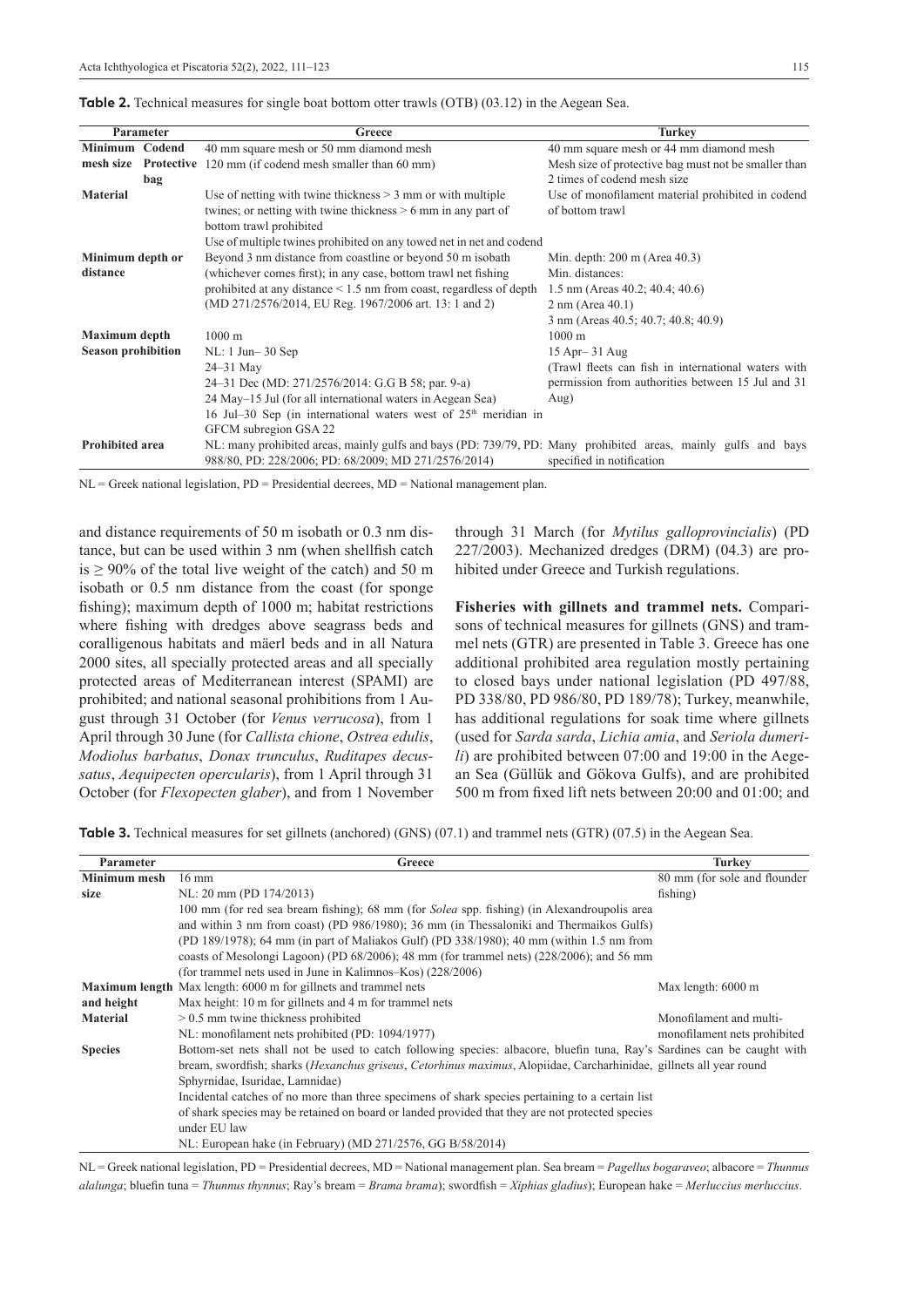gillnets must be marked by a surface buoy during the day and a lighted buoy at night and information must be marked on the buoy or on a visible place of the gear indicating the license number of the fishing vessel. Turkey has additional seasonal and spatial restrictions for *alamana* nets, which are prohibited from 15 April through 15 May, also called *voli* nets, which can be equipped with or without trammel nets, without eyebolts and wires, or any pursing mechanism.

Table 4 presents a comparison of regulations for combined gillnets and trammel nets (GTN) in the Aegean Sea, while Greece has an additional length regulation stating that a combined bottom-set net has a maximum length of 500 m and may have a maximum height of 30 m. It is also prohibited to have on board or use more than 2500 m of combined bottom-set nets when the 10 m height limit is exceeded. The use of drift gillnets (GND) (07.2) is prohibited in both countries' fisheries in the Aegean Sea.

**Table 4.** Technical measures for combined gillnets–trammel nets (GTN) (07.6) in the Aegean Sea.

| Parameter       | Greece                                 | <b>Turkey</b>                                                      |
|-----------------|----------------------------------------|--------------------------------------------------------------------|
|                 |                                        | <b>Maximum</b> Max. length: 2500 m Max. length: 6000 m             |
|                 | length and Max. height: $10 \text{ m}$ | Max. height: 22 m for <i>alamana</i> nets                          |
| height          |                                        | when purse seine nets prohibited                                   |
| <b>Material</b> | twine thickness                        | Greater than 0.5 mm Mono and multi monofilament nets<br>prohibited |
|                 | prohibited                             |                                                                    |

**Fisheries with pots and fyke nets.** Greece has several measures for pots (FPO) (08.2) in the Aegean Sea. Greek regulations include: minimum size regulations of 10 mm for eel fishing, named *volkos* (RD 805/1968), 56 mm for crustaceans (PD 157/2004), and 40 mm (within 1.5 nm from the coasts of Mesolongi Lagoon) (PD 68/2006); size restrictions of: Diameter  $\leq 1$  m, height  $\leq 50$  cm, open $ing > 13$  cm diameter (for fish cylindrical traps), and length and width restrictions of < 80 cm, height < 45 cm (for crustacean traps) (PD 157/2004), with a maximum number of 250 pots and a minimum depth of 10 m (PD 157/2004, GG A/126/2004). Greece has a 10 m minimum depth measure (PD 157/2004, GG A/126/2004) for fyke nets (FYK) (08.3), while Turkey only prohibits their use for white grouper fishing.

applicable for sea bream, *Pagellus bogaraveo*), there are maximum hook numbers: 1000 hooks per person onboard, 5000 hooks per vessel, 7000 hooks per vessel **(**for vessels fishing more than 3 days), while vessels fishing more than two days can have an equivalent number of spare hooks on board (for surface-set longlines), and there are two prohibited geographic areas, mainly closed bays (PD 435/70, PD 189/78). In the Turkish Aegean Sea, there is a minimum hook width (Turkish *ağız açıklığı*) of 0.72 cm, longlines must be marked using a signal flag (buoy) during the day and lighted buoy at night, and the license number of the fishing vessel must be visibly displayed on the buoy or gear at the surface. It is obligatory to show information (on the buoy or in a visible place of the gear) indicating the license code number of the fishing vessel to which it belongs.

For drifting longline (LLD) (09.32) regulations, both countries apply highly different measures. Greece applies maximum hook numbers (2500 hooks per vessel for swordfish fishing, 5000 hooks per vessel for albacore fishing, and 2000 hooks per vessel for bluefin tuna), with a maximum 70 km main line length measure, and prohibits swordfish fishing in December by Ministerial Decision No. 3265/60504/2018 (HRMRDAF 2019), while vessels out fishing for more than two days can have an equivalent number of spare hooks on board. Turkey applies a 2.8 cm minimum hook width for swordfish only and longlines must be marked using buoys during the day and lighted buoys at night.

**Fisheries with harpoons, spear guns, and diving.** Comparisons of technical measures for harpoons (HAR) (10.1), hand implements (MHI) (10.2), and diving (MDV) (10.8) are presented in Table 5. Harpoons are used for traditional swordfishing in Turkey. Spearfishing for commercial purposes is prohibited in both states and is only permitted in recreational fishing. Greece has an additional 10 m maximum depth for mollusks, and Turkey prohibits diving using lights in lagoons, areas outside Map 59 for sea cucumber fishing, and prescribes a total annual catch

**Table 5.** Technical measures for harpoons and spearfishing (HAR) (10.1), hand implements (MHI) (10.2), and diving (MDV) (10.8) in the Aegean Sea.

| Parameter      | Greece                                                                                                          | <b>Turkey</b>                                                                                                                        |
|----------------|-----------------------------------------------------------------------------------------------------------------|--------------------------------------------------------------------------------------------------------------------------------------|
| <b>Season</b>  | NL: 1 Jun-31 Oct (for bait collection)                                                                          | 1 Jun-31 Oct (for sea cucumbers)                                                                                                     |
|                | prohibition 1 Jan-31 Mar (for coral fishing) (PD 324/194)                                                       | 15 Apr-31 Aug (for <i>Donax trunculus</i> )                                                                                          |
|                | 1 May–31 Oct (for sea cucumbers) (PD 48/2018)                                                                   |                                                                                                                                      |
| Soak time      | Spear-guns prohibited with scuba gear and at night (PD: Divers prohibited from sunset to dawn for sea cucumbers |                                                                                                                                      |
|                | 471/1978)                                                                                                       |                                                                                                                                      |
|                | NL: Divers prohibited to fish for mollusks at night                                                             | Commercial fishing for fish using SCUBA, nargile (surface supplied air                                                               |
|                |                                                                                                                 | diving operation), mask, snorkel and spearguns forbidden                                                                             |
| <b>Species</b> |                                                                                                                 | NL: Scuba divers and rebreather systems permitted only Special certificates needed to hunt species other than fish by diving         |
|                |                                                                                                                 | for mollusk, sponges, and coral fishing but must operate Octopus cannot be hunted using scuba, nargile, or any artificial air source |
|                | in pairs (PD: 324/94, PD: 86/98)                                                                                | Sponge, <i>Donax trunculus</i> and sea cucumbers (latter only in certain areas)                                                      |
|                |                                                                                                                 | can be caught by diving                                                                                                              |

 $NL =$  Greek national legislation,  $PD =$  Presidential decrees.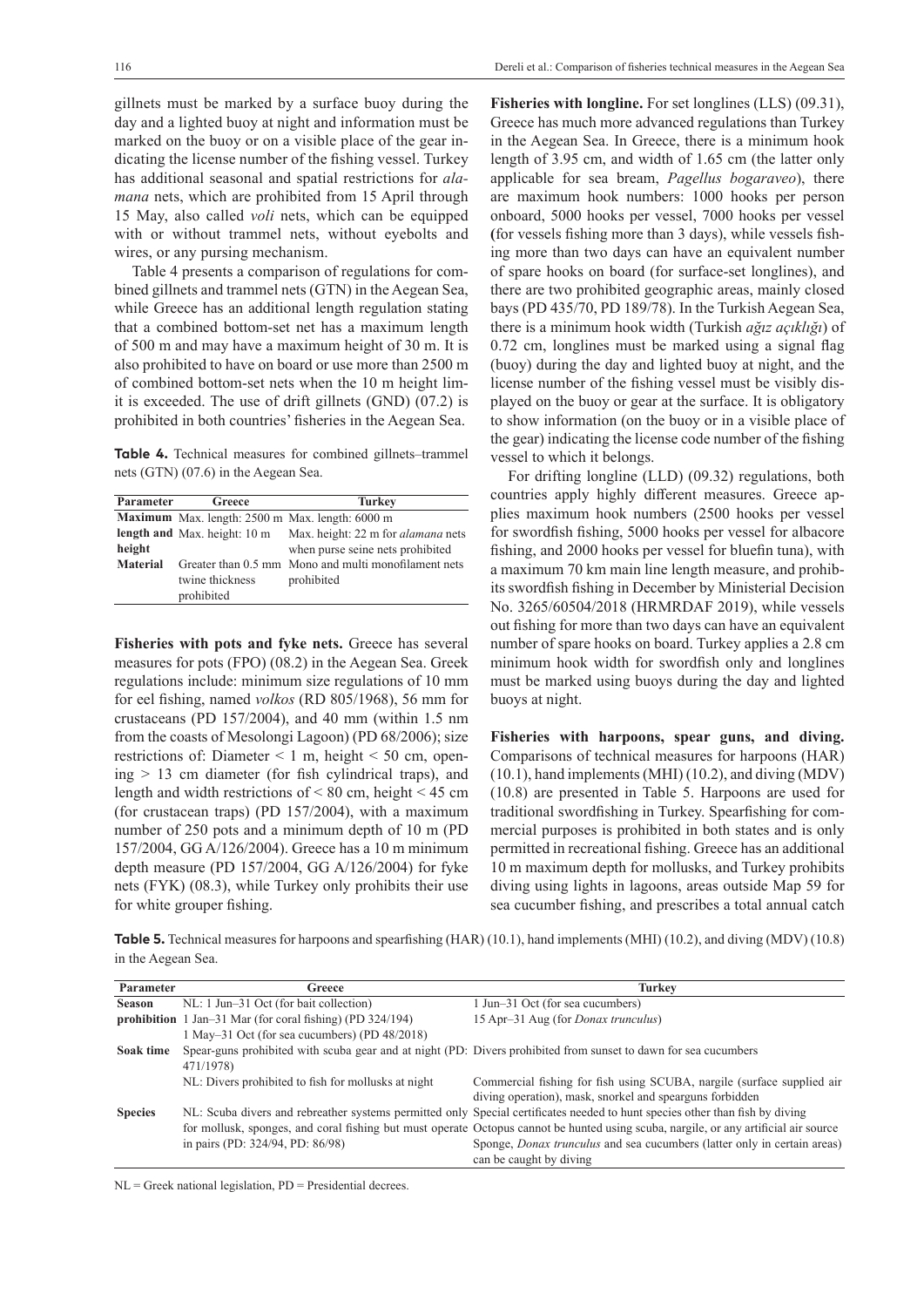for sea cucumber fishing, and sponge fishing is permitted only in the north Aegean coast between where the Meriç River flows into the sea and Babakale. In Greece, divers fishing for mollusks use handheld gear named *tsougrana* which must have three 'teeth', each one a maximum of eight cm long, with a minimum distance of two cm between them. Turkey also has minimum mesh size technical measures for in hand implements (wrenching gear, clamps, tongs, rakes, spears) for sieves used in grooved carpet shell (Turkish *akivades*), *Ruditapes decussatus* (as 24 mm), warty venus (Turkish *kidonya*), and *Venus verrucosa* (as 30 mm).

# **Comparative summary of measures**

The only similarities found between the two sets of management measures of both states include the following: the prohibition of using driftnets, mid-water pelagic trawls, beam trawls, spearfishing, beach seine, mechanized dredges, otter trawl fishing during summer months and in water deeper than 1000 m, and monofilament materials in gillnet fishing, gillnets longer than 6000 m, lights by skin divers during nocturnal hunting, and the adoption of the minimum 40 mm square mesh codend opening.

As shown in the following paragraph, from the comparison of the national regulations of the two countries regarding certain gear types, many highly diverse technical measures were shown, the most striking of which relate to the complete ban of certain fishing gear types in one country, and not the other, and also maximum net lengths and maximum number of hooks in one country and not the other.

The use of towed dredges is permitted in the Greek Aegean fisheries, while prohibited under Turkish regulations. Otter trawling in Greece is prohibited within a 3 nm minimum distance from the coast or within the 50 m isobath where that depth is reached at a shorter distance. While according to the respective Turkish regulation for the Aegean, the distance determination varies between 200 m (for a very small area), to 1.5 nm, 2 nm, and 3 nm. In both states the overall cumulative timespan for seasonal closures is roughly the same, amounting to approximately 4.5 months; however, the exact time periods do not coincide. Specifically, Greek bottom trawlers are prohibited from fishing from 1 June through 30 September, with additional temporal restrictions from 24 December through 31 December and 24 May through 31 May, while in Turkey trawling is prohibited from 15 April through 31 August. Greek bottom trawlers fish in international waters after issuance from a relevant fishing authorization which is valid for one year. The authorization determines the exact geographical sub-area of the General Fisheries

Commission for the Mediterranean (GFCM) where fishing is permitted, the targeted species and the gear to be used. The use of the authorization is prohibited in GSA 22 from 24 May through 15 July and west of the  $25<sup>th</sup>$  meridian of GSA 22 from 16 July through 1 October (MRDF 2014). Finally, the minimum mesh size of the diamond mesh in the codend of the trawl is 50 mm in Greece, and 44 mm in Turkey.

In Greece, day and night purse seine maximum net lengths are set at 800 m and the minimum mesh size at 14 mm according to the EU regulation. Turkey, on the other hand, has not yet adopted any such rules on the subject. For purse seine, there are seasonal prohibition differences. Consequently, some key species can be targeted during their reproductive seasons in one of the littoral states, while the other protects this period under diverging regulations; for example, according to Greek legislation, the use of the night purse seine is prohibited during the winter period (15 December–28 February), in order to protect sardine spawning stocks, but catch anchovy in their spawning season in summer (Papaconstantinou et al. 2007). However, in Turkey, the respective seasonal purse seine prohibition (15 April–31 August) incorporates the anchovy spawning season with the aim of protecting their spawning stocks. Fishing for European pilchard is permitted by Turkish law during their spawning season (December–February), but is prohibited in Greece during the same period (Akyol et al. 1996; Cihangir unpublished\* ). This demonstrates that these two important migratory pelagic stocks can still be targeted by one country's fleet during their spawning period. Another key distinction is that the minimum operating depth for purse seines is set at 50 m in Greece, and is less than half that depth in Turkey at 24 m; thus, the Turkish purse seine fleet can fish at depths between 24 m and 50 m. This lower minimum depth limit increases the risk of adverse effects on certain benthic habitats of Turkey's shores, as it permits fishing up to depths of 164 m (equivalent to 90 fathoms). Greece applies additional minimum mesh size, maximum net length, and protected habitats regulations for purse seines, which are absent from the respective Turkish legislation. Specifically, the additional minimum mesh size restrictions are aimed at reducing juvenile mortality within multispecies fisheries (NEMC 1985), and consequently, many of Turkey's main fished stocks are plagued by both growth and recruitment overfishing. From a fishing effort (in days at sea) perspective, the seasonal prohibitions allow Greek purse seiners to fish in the Aegean for 260 days per year (for day seines) and 248 days per year (for night seines), while Turkish regulations only permit purse seiners to operate for 225 days per year.

Gillnets and trammel nets used by Greek vessels must have a minimum mesh size of 20 mm; with the exception of gillnets targeting *Atherina boyeri* which have a minimum mesh size of 16 mm, and 68 mm for common

<sup>\*</sup> Cihangir B (1991) Ege Denizi'nde sardalya (*Sardina pilchardus* Walbaum, 1792)'nın üreme biyolojisi ve büyümesi. [Growth and reproduction of sardine (*Sardina pilchardus* Walbaum, 1792) in the Aegean Sea.] PhD Thesis, Dokuz Eylül University, İzmir, Turkey. [In Turkish]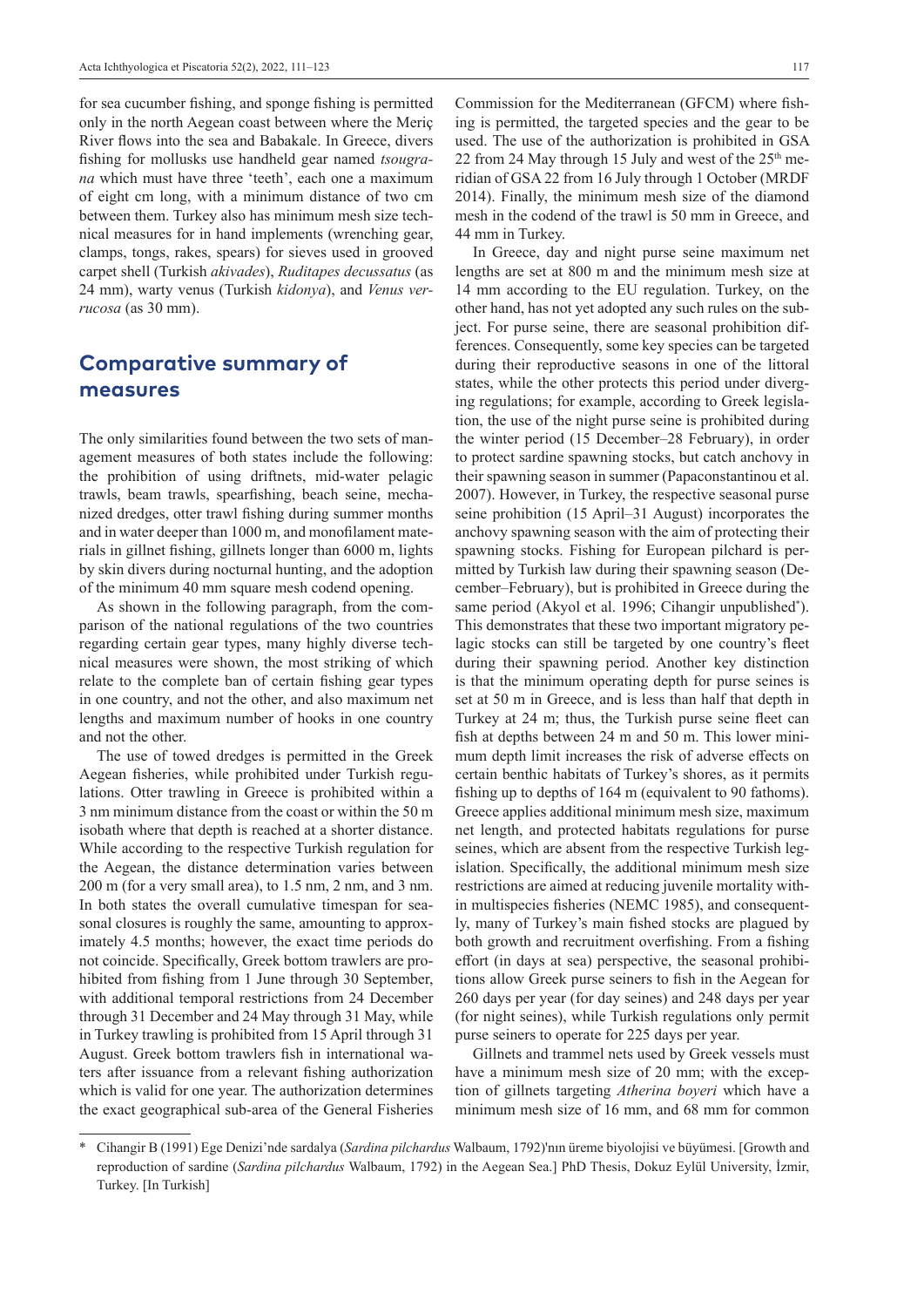sole (*Solea solea*) and European flounder (*Platichthys flesus*), in addition to several other regulations according to species and regions detailed in Table 3, whereas no minimum mesh size regulations exist in Turkey aside from one 80 mm measure for set net targeted sole and flounder. Greece and Turkey both have 6000 m maximum gillnet and trammel net lengths, whereas Greece has additional height and material (twine thickness) restrictions for gillnets and trammel nets. Turkey on the other hand has a maximum soak time and signal regulations in place to identify the owner for gillnets and trammel nets.

The use of pots has many Greek restrictions such as the maximum number of pots, while Turkey only prohibits their use for white grouper. However, fish pots are used for targeting groupers (*Epinephelus* spp.) in the Dodecanese region (southeastern Aegean Sea) by Greek vessels (Papaconstantinou et al. 2007).

The use of set longlines is better regulated in Greece where provisions are made for minimum hook width and the maximum number of hooks, in relation to the species targeted. There is a huge difference between the minimum hook width sizes, of 3.95 cm in Greece, and 0.72 cm in Turkey generally, however for set longlines, Turkey has the same 3.95 cm min. hook width size as Greece but does not impose any regulations for the maximum number of hooks.

The use of drifting longlines is regulated in more detail in Greece compared to Turkey, the latter which has no maximum number of hooks nor maximum total longline length prescribed, with only an implementation for a 2.8 cm minimum hook width regulation for swordfish. This presents another huge disparity, with Greek fishers only permitted to have 5000 hooks per fisher, with Turkish fishers unregulated in this regard.

With scuba diving, all mollusks, sponges and coral can be collected in Greece (except for at night), while only *Donax trunculus* and sea cucumbers can be collected in Turkey, since the catch of fish and octopus with the use of scuba is prohibited, and sponge and corals are nationally protected. For hand-held gears, Greece has maximum size and minimum distance measures for mollusk fishing, whereas Turkey has minimum mesh sizes applied to sieves used for the grooved carpet shell, *Ruditapes decussatus*, and warty venus, *Venus verrucosa*, fishing.

For special habitats, Greece prohibits the use of purse seining, bottom otter trawls, dredging, beach and boat seining above seagrass beds and in some special habitats (in all Natura 2000 sites, all specially protected areas and all specially protected areas of Mediterranean interest-SPAMI) under EU legislation. Also, bottom otter trawling, beach seining, and dredging are prohibited above coralligenous habitats, and mäerl beds in Greece. While in Turkey, industrial fishing is also prohibited in several special habitats such as *Posidonia* beds, coralligenous habitats and mäerl beds, and both beach and boat seine are already prohibited in the Aegean Sea to protect the benthic habitat, indirectly compensating their lack of more specific habitat protection, such as Natura 2000 sites, which are to be implemented in the near future.

The different mesh size regulations and hook length and width features of the two countries have highly different selectivities which diversely affect the marine resources, and such discrepancies can further negatively affect juveniles in areas where the regulations are more relaxed or non-existent.

#### **Discussion**

This study highlights numerous differences and fewer similarities existing in the technical measures of the two fishing states in the Aegean Sea which undermines the efficacy of either state to improve the overall state of fisheries. Even though Greece and Turkey apply a few similar technical measures, the many more differences detected after comparing the technical measures applied to fisheries in the two countries, pose particular (and even divergent) hurdles to the overall sustainable management goal of the shared commercial fish stocks of the Aegean Sea which compromise current management goals. As the small-scale fishers are already a highly marginalized group, especially in the Eastern Mediterranean, imposing more regulations on them towards harmonization of measures will not be favourable for many, but are of extreme importance in securing a viable future for this sector, which is currently at high risk of being compromised.

The declining state of the Aegean fisheries clearly reveals the ineffectiveness of the current management system, heavily based on technical measures, and rarely incorporating scientific advice into decision-making (Stergiou et al. 1997). Science should absolutely be used as the basis for stock rebuilding, and also needs to shift its focus to protect new recruits, juveniles, spawning grounds, and to synchronize an effective reduction of effort in both seas. The multi-species and multi-gear nature of the fisheries in the Aegean Sea poses a challenge to the current management effectiveness. The fish stocks shared by both Aegean Sea fishing states fall under highly diverse regulatory systems, and their current status corroborates the 'Tragedy of the commons' scenario, where one party typically aims to maximize their gains at the expense of community interest (Berkes 1985; Hardin 1994). Empirical studies have shown that fish stocks shared between two countries have a 7 percentage points higher chance of being overfished and are 14 percentage points more likely to be depleted than a stock fished by one country (McWhinnie 2009). However, we stress that the system can be remodeled for success by the adaptation of a new paradigm of community co-management which at the very least should include the harmonization of fisheries technical measures, stakeholder rights and an ecosystem focus. The joint exploitation of living resources in the Aegean Sea has been examined in other studies, which also suggest that these two Aegean Sea fishing countries should strive for co-operation and co-management (Aquarone 1995; Van Dyke 1996; Pratt and Schofield 2000). While for the management of small pelagics here, based just on sardine and anchovy,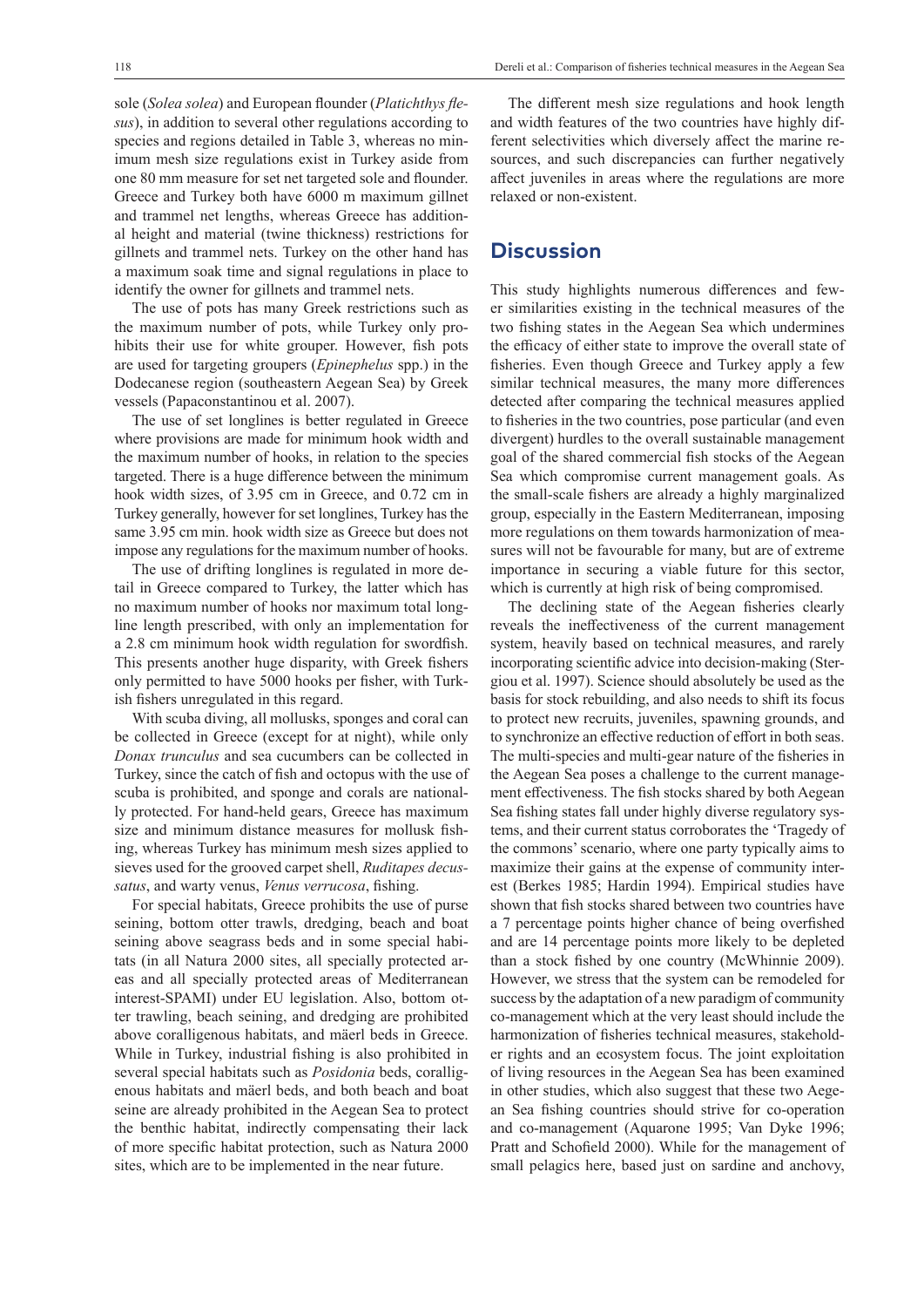the adoption of catch quota systems could be introduced with relative ease to manage these fisheries to ensure their sustainability (Fiorentino and Vitale 2021).

Fisheries management in the Mediterranean would benefit from incorporating in-depth expert fishing knowledge of fishers in the decision-making processes at regional, national and international levels (Bilgin unpublished\* ). The dominance and importance of the smallscale fisheries in this region needs to be reflected in management initiatives. According to the EU Mediterranean Community Action Plan (EU 2002), regional cooperation for shared resources with non-EU countries, like Turkey, needs to be improved upon. The strong imbalances on both sides vary greatly.

About 78% of assessed Mediterranean and the Black Sea stocks are currently fished beyond sustainable levels, although the situation has slightly improved since 2014 (from 88%). In terms of trends, many priority species in the Mediterranean, especially sardines, show an increase in negative exploitation rate in recent years (FAO 2020). Similarly, the major commercial fish stocks continue to decline in both countries, and these important stocks are direly in need of innovative and effective management regimes directed at their rebuilding. In this context, the FAO promotes the ecosystem approach to fisheries as an appropriate application for the sustainable management of fisheries. Recently, Vasconcellos and Ünal (2022) reported best practices based on case studies and lessons learned on how the ecosystem approach to fisheries was considered, developed and implemented in many Mediterranean fisheries. In fact, one of the good practices discussed in the report from the southern Aegean Sea of Turkey indicates that the use of new practices can lead to improved fisheries management capabilities in the Aegean Sea.

There are too many fishers chasing around a reduced amount of fish, and their combined effort and technological sophistication level is much too high in the region. Greece adopted, in accordance with EU Reg. 1380/2013, a multiannual Operational Programme for Fisheries and Sea (2014–2020), currently under review prior to implementation for the period 2021–2027, on the basis that the total number of fishing vessels has substantially decreased. In addition, Greece granted financial *de minimis* aid to commercial vessel owners (up to  $E$ 25 000) for the withdrawal of boat seines (SB) (MD 145/296596/202 GG Vol. Β no. 4680 (2020) implementing EU Reg. 717/2014. Turkey practiced five fisheries buy-back programs and withdrew 1253 vessels longer than 10 m from their entire fleet between 2013 and 2018 (Ünal and Göncüoğlu-Bodur 2018), but the overall fishing effort still remains about three times higher than needed to achieve optimal catch per unit effort (Ulman and Pauly 2016). Fleet mobility makes it difficult to establish the balance between fish stocks and fishing effort. To better address this, aside from technical measures

for fishing gear, the number of days the large-scale fishing fleet is permitted to fish at sea has also been restricted. However, success has not been achieved in protecting both shared and local fish stocks. In this regard, we suggest the preparation of the regional fisheries management plan in the GSA 22 area with the cooperation and coordination of both countries and the GFCM.

For Greek Aegean fish stocks, a new stock assessment method- AMSY (Abundance Maximum Sustainable Yield) tested abundance trends from scientific assessments both for commercial and non-commercial species (Tsikliras et al. 2021); Out of 74 assessed species, 20 of which were commercial species, and the others non-targeted species normally landed as commercial bycatch, 70% of the commercially targeted taxa were found to have unhealthy stock trends, and surprisingly, even 19% of non-targeted stocks were also deemed unhealthy demonstrating negative ecosystem effects on even non-commercial taxa, as secondary effects of fishing. While using the method CMSY (Catch Maximum Sustainable Yield) to assess Turkish stocks, 90% of 21 assessed Turkish Levantine stocks were found to be exploited beyond safe limits, ten of those critically (Demirel et al. 2020).

Some management measures are designed to work congruently with other measures for efficacy, especially that of minimum mesh size requirements for fishing nets, and 'Minimum Conservation Reference Size' (commonly used in the EU) or 'Minimum Landing Sizes' (MLS, commonly used elsewhere) for regulated species. The goals of both these measures are to protect juvenile fish so they can at least spawn once, and to catch the species at an optimum size. The minimum fish sizes are normally scientifically based on the female minimum length of maturity  $(L_{\text{mat}})$ . In a study on Turkish MLS sizes, it was found that several of the MLS sizes are prescribed at sizes much lower than the  $L_{\text{mat}}$  (Yildiz and Ulman 2020). For Greek fisheries, a study by Stergiou et al. (2004) found that catches from trawlers resulted in a higher percentage of juvenile fish in the catch compared to artisanal vessels, while the use of all gear types still had juvenile fish representing the majority of catches below the optimum exploitation length (*L*<sub>ont</sub>) for Greek fisheries. Future work is needed to compare the Minimum Conservation Reference Sizes or MLS for both Greece and Turkey, as these measures also need aligning in order to help improve the health of the Aegean Sea resources.

#### **Regional management framework**

Currently, both countries are members of the General Fisheries Commission for the Mediterranean and are responsible for implementing the GFCM's rules. GFCM membership is an advantage for the sustainability of

<sup>\*</sup> Bilgin B (2008) Türkiye'nin Akdeniz'de balıkçılık yönetimi çerçevesinde Avrupa Birliği ortak balıkçılık politikasına uyumu. [Harmonization of Turkey with the European Union common fisheries policy within the framework of Mediterranean fisheries management.] EU Expertise Thesis, Ministry of Agriculture and Rural Affairs, Ankara, Turkey. [In Turkish]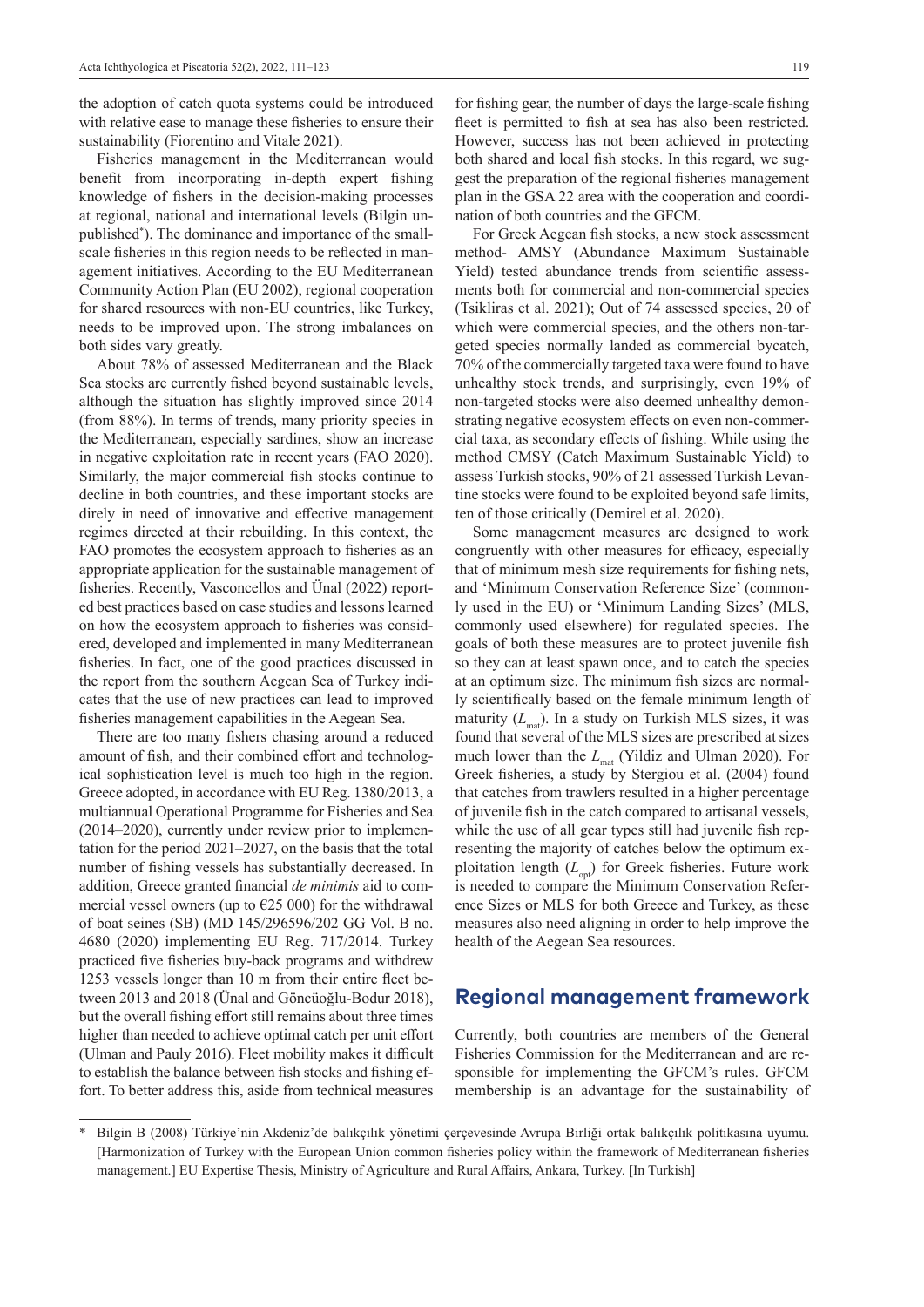the living marine resources of both countries. European Union (EU) legislation, the other common denominator between the two countries, is fully implemented in the member country Greece, and not yet applied to Turkey. However, some progress pertaining to harmonization provides hope that the discrepancies may be resolved. For instance, the recent report (EC 2021) published by the European Commission states that Turkey made good progress on fisheries in implementing the fisheries law, resources and fleet management, and inspection and control. The GFCM adopted its 2030 strategy for the Mediterranean and the Black Sea on 6 November 2021. The 2030 strategy included 35 GFCM recommendations and resolutions translating the objectives and targets of the strategy into concrete actions. The recommendations include important measures to improve fisheries management and control in the Adriatic and Black Seas, better protect sensitive species and habitats, and consolidate the monitoring and control framework, including combatting illegal, unreported, and unregulated (IUU) activities in both the Mediterranean and the Black Sea.

For the Mediterranean Sea, the key forum is the Barcelona Convention (BC), of which both Greece and Turkey are contracting parties. The Contracting Parties to the Barcelona Convention developed a set of ecological objectives, operational objectives, and indicators, which reflect Mediterranean priorities and are also coherent with the EU's Marine Strategy Framework Directive (MSFD) (2008/56/EC) (EPPA 2019). One of the key requirements of the MSFD is that EU Member States must take a coordinated approach to implementation, cooperating with other states within the appropriate marine region or sub-region, and ensure coherent and coordinated strategies (EPPA 2019). However, Turkey, unlike Greece, is not an EU member state, and, thus, it is not bound by the obligation to implement the MSFD.

Accompanying the MSFD was a set of criteria and standards to assist the implementation of the plan, which were revised in 2017 with the new Commission Decision on Good Environmental Status. Annex III is of special interest here, which was also amended in 2017 to better link ecosystem components, anthropogenic pressures, and marine environmental impacts with 11 descriptors. A 2020 report on the first implementation of the MSFD showed that although highly ambitious, the framework can be improved to tackle the main issues such as overfishing. The EU-funded Capacity Building on Marine Strategy Framework Directive in Turkey Project (MARinTURK) supports the possible adoption and implementation of the MSFD in the near future. As part of the initial assessment, the economic and social analysis of the different marine water uses has been completed.

The parties are signatory to the overarching BC goal of protecting the marine environment of the Mediterranean by boosting regional and national plans, which now includes 104 protected and 79 endangered species inhabiting the Aegean Sea. The most threatened groups are the largest species, which are crucial in their contributions to

ecosystem regulation and control, namely the top-tiered sharks, rays, fishes, and mammals (Katağan et al. 2015).

In 2008, Turkey completed an institutional twinning program to support the country's legal and institutional alignment to the EU acquis for fisheries policy during their candidacy process (Ünal and Göncüoğlu 2012). This process is aimed at harmonizing Turkish fisheries management measures in line with the EU, in order to be able to implement the Common Fisheries Policy (CFP). Short-term and medium-term objectives included aligning fisheries management with those of the European Union. Although the accession process is currently frozen, its framework is still maintained. One principal aim of both the MSFD and CFP is the progressive implementation of an ecosystem-based approach to fisheries management (Gros et al. 2008). Greece, which joined the European Union in 1981, therefore had EU regulations directly transcribed into national legal order and provisions are applied directly and can be enforced. EU Directives provide for the framework regulatory text in reference to a certain subject matter. In order for Directives to be transcribed into national law, further national action is required (additional implementing legislation). EU legislation doesn't exclude differentiated national legislation on the same subject, so long as national rules are stricter and under requirements.

The main issue is that the very important Aegean Sea fisheries are severely threatened and require drastic new measures if they are to remain a viable activity into the future. Ecosystems are now understood to represent the correct scale within which scientific knowledge and the management of renewable resources should be based on. The Ecosystem Approach to Fisheries (EAF) offers a long-term vision for the management of marine biodiversity: sustainable exploitation of resources while respecting the marine ecosystem (Cury et al. 2016). According to the FAO (2003), the EAF is a management planning process that was adopted by the FAO Committee on Fisheries (COFI) as the appropriate and practical way to implement the FAO Code of Conduct for Responsible Fisheries. It is well known that this code established principles and standards applicable to the conservation, management, and development of fisheries. Under such an approach, it is obvious that the allowance of sponge and coral collection in Greece needs to be reconsidered, as these are key components of the ecosystem upon which many other species depend on. Both countries would also benefit from protecting the same vulnerable and overexploited species under the protection of Key Biodiversity Areas or similarly important habitat types for birds, marine mammals, and elasmobranchs.

Another management suggestion applicable to ecoregions such as the Aegean Sea is that they be managed by using conservation targets such as sensitive habitat types including *Posidonia oceanica*, coralligenous formations, and marine cave habitats, which better represent the functional diversity of the area and can improve ecosystem resilience in the face of heightened environmental change (Giakoumi et al. 2013). Also, the creation of networks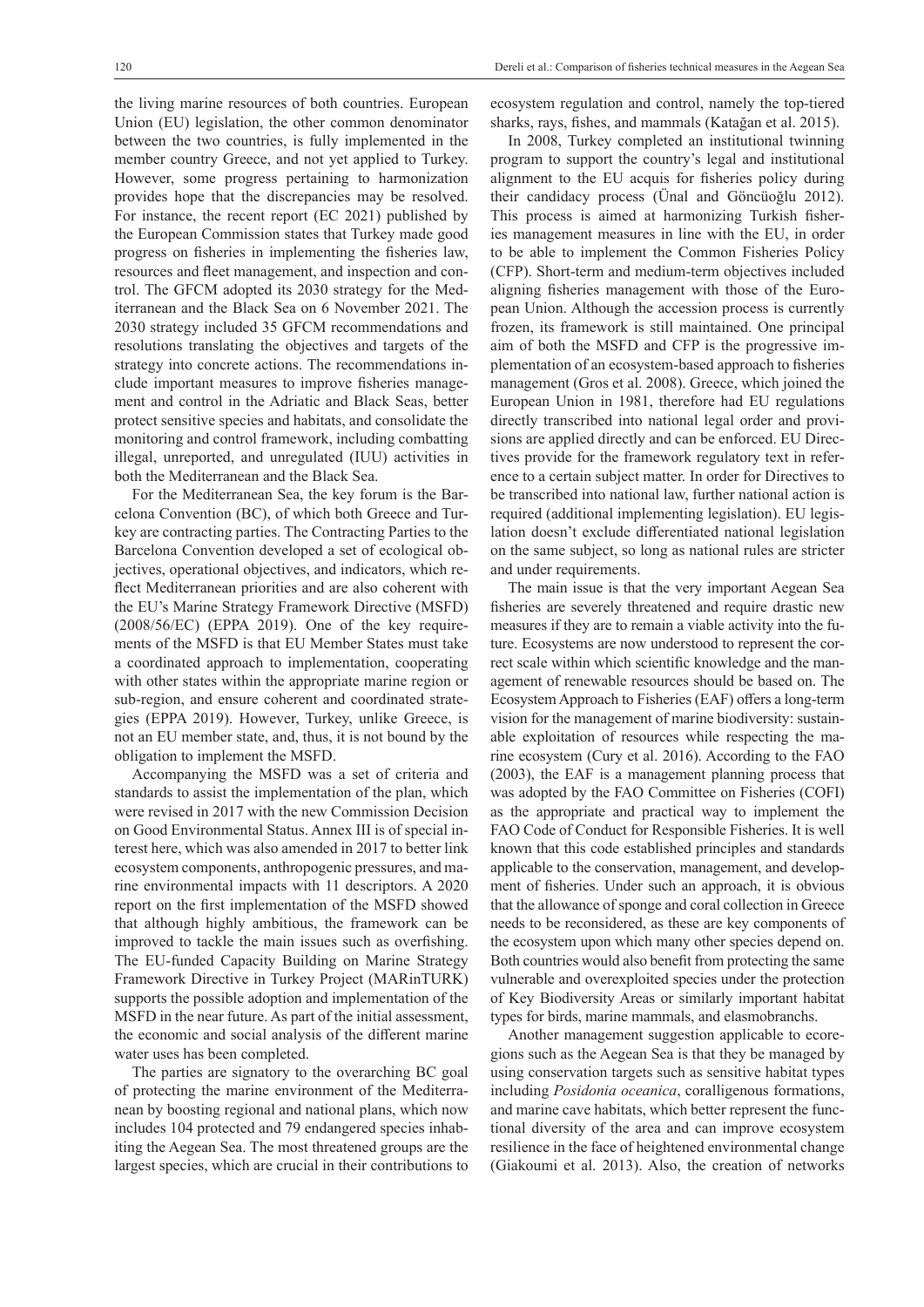of marine protected areas, also focusing on ecosystems can also concurrently be applied (Browman and Stergiou 2004; Papaconstantinou et al. 2007). Results have shown that partial protection of protected areas along with adaptive co-management plans involving fishers, scientists, and managers at the core can benefit the fisheries and alleviate overfishing; and it should be stressed that fisher involvement is one of the most important criteria for successful management (Guidetti and Claudet 2010).

As stated in Tsikliras (2014), the majority of pelagic fish stocks move freely between the limits of both states, and the majority of fisheries are hence shared; therefore, management measures need to be common in order to be equitable. Collective management may be more fruitful when both states share responsibilities, especially sharing their knowledge of the ecosystem and taking into consideration how their actions affect one another, and actually develop harmonized common management measures.

### **Conclusions**

Under the Common Fisheries Policy, fisheries management regulations including technical measures, catch quotas, managing fleet capacity, market rules and support for fisheries and coastal communities are prescribed (EC 2022). Greece is a member of the EU, while Turkey is still a candidate country that is working on aligning its policies under the EU framework. Since they share many fish stocks, and the Aegean Sea basin is a highly important fisheries subregion in the Mediterranean, co-management of the marine resources, especially implementing the same rules, with a focus on rebuilding the fisheries and the ecosystems that support them should be the ultimate

#### **References**

- Akyol O, Tokaç A, Ünsal S (1996) İzmir Körfezi'nde (Ege Denizi) dağılım gösteren sardalya balığı (*Sardina pilchardus* Walbaum, 1792)'nin büyüme ve üremesi üzerine bir araştırma. [A study on the growth and reproduction of sardine (*Sardina pilchardus* Walbaum, 1792) distributed in the Gulf of İzmir (Aegean Sea).] Ege Journal of Fisheries and Aquatic Sciences 13(3–4): 383–394. [In Turkish]
- Aquarone MC (1995) Freedom from legal correctness: Thoughts on the Aegean Sea conflict between Turkey and Greece. Pp. 49–58. In: Taşhan S (Ed.) Aegean Issues: Problems–legal and political matrix, conference papers. Foreign Policy Institute, Ankara, Turkey.
- Bellido JM, Sumaila UR, Sánchez-Lizaso JL, Palomares ML, Pauly D (2020) Input versus output controls as instruments for fisheries management with a focus on Mediterranean fisheries. Marine Policy 118: e103786. <https://doi.org/10.1016/j.marpol.2019.103786>
- Berkes F (1985) Fishermen and 'the tragedy of the commons'. Environmental Conservation 12(3): 199–206. [https://doi.org/10.1017/](https://doi.org/10.1017/S0376892900015939) [S0376892900015939](https://doi.org/10.1017/S0376892900015939)
- Bilecenoğlu M, Kaya M, Cihangir B, Çiçek E (2014) An updated checklist of the marine fishes of Turkey. Turkish Journal of Zoology 38(6): 901–929.<https://doi.org/10.3906/zoo-1405-60>

priority for both parties. It is recommended that co-management, involving the adoption and application of the same, or similar, measures and the implementation of the EAF, should constitute the foundations of an Aegean fisheries management framework. First, the management measures for the sustainable exploitation of fishery resources in the Mediterranean Sea provided for in Council Regulation (EC) No 1967/2006 should be implemented by both countries, and secondly, joint action should be taken under the guidance of the FAO Code of Conduct for Responsible Fisheries (CCRF). Both states should review and harmonize not only their technical measures for their fisheries but also their management approaches for their shared stocks and fishing areas. For this purpose, abiding by the FAO-CCRF and the EAF should be the first step toward developing harmonized management strategies. Vasconcellos and Ünal (2022) provide current information about the transition to an ecosystem approach to fisheries in the Mediterranean through a review of case studies and lessons learned in the region that can serve as a guide for managerial transitions. In conclusion, as long as Turkey is a candidate country of the EU, it will continue to harmonize (some of) its fisheries policy measures with those of the EU; thus, harmonization should be easy under this context. The recent amendment to the main Fisheries Law in Turkey will help to harmonize the code implementing the European Community rules as necessary (GDFA 2019). The same applies to the technical measures regulating the fisheries. In this context, the implementation of the EC No 1967/2006 by Turkey would fill most of these gaps, and Turkey is already taking some measures to harmonize its fisheries legislation according to the EC system for the management and conservation of the fish stocks in the Mediterranean.

- Bjordal Å (2002) The use of technical measures in responsible fisheries: Regulation of fishing gear. Pp. 21–47. In: Cochrane KL (Ed.) A fishery manager's guidebook. Management measures and their application. FAO, Rome.
- Browman HI, Stergiou KI (2004) Marine protected areas as a central element of ecosystem-based management: Defining their location, size and number. Marine Ecology Progress Series 274: 271–272. <https://doi.org/10.3354/meps274269>
- Conides A, Klaoudatos D, Kalamaras M, Neofitou N, Exadactylos A, Papaconstantinou C, Klaoudatos S (2020) Capture fisheries and aquaculture exploitation in the Aegean Sea Archipelago. Pp. 1–26. In: Barceló D, Kostianoy A (Eds) The handbook of environmental chemistry. Springer, Berlin. [https://doi.](https://doi.org/10.1007/698_2020_663) [org/10.1007/698\\_2020\\_663](https://doi.org/10.1007/698_2020_663)
- Cury P, Bertrand A, Bertrand S, Coll M, Gros P, Kifani S, Loch FL, Maury O, Menard F, Renaud F, Shannon L, Shin YJ (2016) The ecosystem approach to fisheries: Reconciling conservation and exploitation. Pp. 221–311. In: Monaco A, Prouzet P (Eds) Tools for oceanography and ecosystemic modeling. Wiley–ISTE. [https://doi.](https://doi.org/10.1002/9781119330226.ch7) [org/10.1002/9781119330226.ch7](https://doi.org/10.1002/9781119330226.ch7)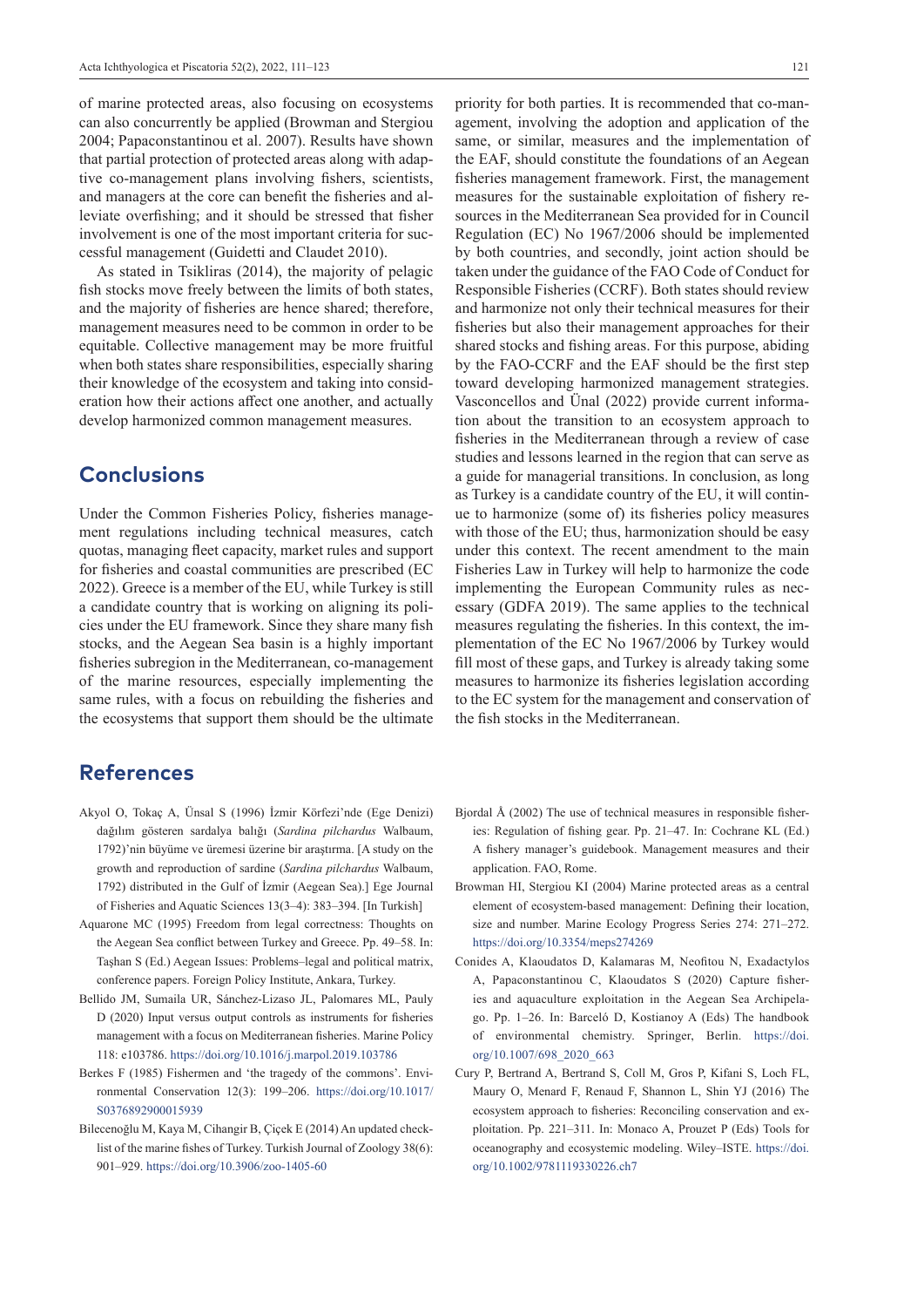- Demirel N, Zengin M, Ulman A (2020) First large-scale Eastern Mediterranean and Black Seas stock assessment reveals total collapse of marine fisheries. Frontiers in Marine Science 7(103): e13. [https://](https://doi.org/10.3389/fmars.2020.00103) [doi.org/10.3389/fmars.2020.00103](https://doi.org/10.3389/fmars.2020.00103)
- Dimarchopoulou D, Keramidas I, Sylaios G, Tsikliras AC (2021) Ecotrophic effects of fishing across the Mediterranean Sea. Water (Basel) 13(4): 482. <https://doi.org/10.3390/w13040482>
- EC (2021) Commission Staff Working Document, Turkey 2021 Report. Communication on EU Enlargement Policy, Strasbourg, 19.10.2021, SWD (2021) 290 final/2, 120 pp.
- EC (2022) Common Fisheries Policy. [https://ec.europa.eu/](https://ec.europa.eu/oceans-and-fisheries/policy/common-fisheries-policy-cfp_en) [oceans-and-fisheries/policy/common-fisheries-policy-cfp\\_en](https://ec.europa.eu/oceans-and-fisheries/policy/common-fisheries-policy-cfp_en)
- Elliott M (2002) The role of women in the fisheries sector. European Commission Directorate General for Fisheries, Final Report, Tender Fish/2000/01-lot No 1. (1443/R/03/D), 73 pp.
- ELSTAT (2019) Ellinikí Statistikí Archí alieía statistikí. [Hellenic Statistical Authority fisheries statistics.] [In Greek] [https://www.statis](https://www.statistics.gr/en/statistics/-/publication/SPA03/-2019-M01)[tics.gr/en/statistics/-/publication/SPA03/-2019-M01](https://www.statistics.gr/en/statistics/-/publication/SPA03/-2019-M01)
- EPPA (2019) Regional workshop on the implementation of the Marine Strategy Framework Directive and the Water Framework Directive. EU Environment Partnership Programme for Accession, Event Report, 28 pp.
- EU (2002) Communication from the commission to the Council and the European Parliament laying down a Community Action Plan for the conservation and sustainable exploitation of fisheries resources in the Mediterranean Sea under the Common Fisheries Policy. COM/2002/0535 final, 1–37.
- EU (2006) Council Regulation (EC) No 1967/2006 of 21 December 2006 concerning management measures for the sustainable exploitation of fishery resources in the Mediterranean Sea. Official Journal of the European Communities L409: 11–85.
- EU (2019) Regulation (EU) 2019/1241 of the European Parliament and of the Council of 20 June 2019 on the conservation of fisheries resources and the protection of marine ecosystems through technical measures. Official Journal of the European Communities L198: 105–201.
- FAO (2003) The ecosystem approach to fisheries. FAO Technical Guidelines for Responsible Fisheries. No. 4, Suppl. 2. FAO, Rome, 112 pp.
- FAO (2016) Report of the twenty-fifth session of the Coordinating Working Party on fishery statistics. Food and Agriculture Organization of the United Nations, FAO Fisheries and Aquaculture Report, No 1172, 63 pp.
- FAO (2020) The state of Mediterranean and Black Sea fisheries 2020. General Fisheries Commission for the Mediterranean, Rome, 172 pp.<https://doi.org/10.4060/cb2429en>
- Fiorentino F, Vitale S (2021) How can we reduce the overexploitation of the Mediterranean resources? Frontiers in Marine Science 8: 674633.<https://doi.org/10.3389/fmars.2021.674633>
- GDFA (2019) Su Ürünleri Kanunu'nda Değişiklik Yapılmasına Dair Kanun (Kanun No. 7191). [Law on amending the law on fishery (Law No. 7191).] Türkiye Cumhuriyeti Resmî Gazete. 22 November 2019. No. 30956. [In Turkish]
- GDFA (2020a) Balıkçılık istatistikleri. [Fisheries statistics.] Balıkçılık ve Su Ürünleri Genel Müdürlüğü. [In Turkish] [https://www.tarimorman.](https://www.tarimorman.gov.tr/BSGM/Belgeler/Icerikler/Su%20%C3%9Cr%C3%BCnleri%20Veri%20ve%20D%C3%B6k%C3%BCmanlar%C4%B1/Su-Urunleri-%C4%B0statistikleri-temmuz-2021-1.pdf) [gov.tr/BSGM/Belgeler/Icerikler/Su%20%C3%9Cr%C3%BCn](https://www.tarimorman.gov.tr/BSGM/Belgeler/Icerikler/Su%20%C3%9Cr%C3%BCnleri%20Veri%20ve%20D%C3%B6k%C3%BCmanlar%C4%B1/Su-Urunleri-%C4%B0statistikleri-temmuz-2021-1.pdf)[leri%20Veri%20ve%20D%C3%B6k%C3%BCmanlar%C4%B1/](https://www.tarimorman.gov.tr/BSGM/Belgeler/Icerikler/Su%20%C3%9Cr%C3%BCnleri%20Veri%20ve%20D%C3%B6k%C3%BCmanlar%C4%B1/Su-Urunleri-%C4%B0statistikleri-temmuz-2021-1.pdf) [Su-Urunleri-%C4%B0statistikleri-temmuz-2021-1.pdf](https://www.tarimorman.gov.tr/BSGM/Belgeler/Icerikler/Su%20%C3%9Cr%C3%BCnleri%20Veri%20ve%20D%C3%B6k%C3%BCmanlar%C4%B1/Su-Urunleri-%C4%B0statistikleri-temmuz-2021-1.pdf)
- GDFA (2020b) 5/1 Numaralı Ticari Amaçlı Su Ürünleri Avcılığının Düzenlenmesi Hakkında Tebliğ (Tebliğ No: 2020/20). [Notification 5/1 the commercial fish catching regulations in 2020–2024 fishing period.] Balıkçılık ve Su Ürünleri Genel Müdürlüğü. [In Turkish] [https://www.mevzuat.gov.tr/mevzuat?Mevzuat-](https://www.mevzuat.gov.tr/mevzuat?MevzuatNo=34823&MevzuatTur=9&MevzuatTertip=5)[No=34823&MevzuatTur=9&MevzuatTertip=5](https://www.mevzuat.gov.tr/mevzuat?MevzuatNo=34823&MevzuatTur=9&MevzuatTertip=5)
- GFCM (2021) GFCM capture production (1970–2018). [http://www.fao.](http://www.fao.org/gfcm/data/capture-production/en/) [org/gfcm/data/capture-production/en/](http://www.fao.org/gfcm/data/capture-production/en/)
- Giakoumi S, Gerovasileiou V, Sini M, Mazor T, Beher Possingham J, Çinar M, Dendrinos P, Gucu AC, Rodic P, Schembri P, Taskin E, Zenetos A, Katsanevakis S, Karamanlidis A (2013) Planning for conservation in the Mediterranean Sea: An ecoregional approach. P. 799. In: de Lange GJ, Gacic M, Romana A, da Costa M, Boero F, Turan C, Sala E (Eds) 40<sup>th</sup> CIESM Congress Proceedings, Marseille (France), October 2013. CIESM, Marseille, France.
- Gros P, Alain B, Fromentin JM, Thébaud O (2008) Strategic research priorities to the Common fishery policy (CFP) with regard to global commitments (MSY, EAF, MFSD). Policy Department B: Structural and Cohesion Policies Fisheries, PE 408, 936. 34 pp.
- Guidetti P, Claudet J (2010) Comanagement practices enhance fisheries in marine protected areas. Conservation Biology 24(1): 312–318. <https://doi.org/10.1111/j.1523-1739.2009.01358.x>
- Hall SJ (2009) Area and time restrictions. The practice of fishing effort and catch management in responsible fisheries. Pp. 197–219. In: Cochrane KL, Garcia SM (Eds) A fishery manager's guidebook. John Wiley and Sons, Hoboken, NJ, USA.
- Hardin G (1994) The tragedy of the unmanaged commons. Trends in Ecology and Evolution 9(5): 199. [https://doi.org/10.1016/0169-](https://doi.org/10.1016/0169-5347(94)90097-3) [5347\(94\)90097-3](https://doi.org/10.1016/0169-5347(94)90097-3)
- HRMRDAF (2019) [Ellinikí Dimokratía Epoeryeio Ayrotikes Anaptexes kai Trofimon, Yenike Thieύthense Alieias Dimokratía. [Greek Fishing Fleet 2018 Annual Report. Hellenic Republic Ministry of Rural Development and Food, Directorate General of Fisheries.] [https://ec.europa.eu/oceans-and-fisheries/system/files/2019-](https://ec.europa.eu/oceans-and-fisheries/system/files/2019-09/2018-fleet-capacity-report-greece_en.pdf) [09/2018-fleet-capacity-report-greece\\_en.pdf](https://ec.europa.eu/oceans-and-fisheries/system/files/2019-09/2018-fleet-capacity-report-greece_en.pdf)
- Katağan T, Tokaç A, Beşiktepe Ş, Öztürk B (2015) The Aegean Sea marine biodiversity, fisheries, conservation and governance. Turkish Marine Research Foundation (TUDAV), Istanbul, Turkey, 733 pp.
- McWhinnie SF (2009) The tragedy of the commons in international fisheries: An empirical examination. Journal of Environmental Economics and Management 57(3): 321–333. [https://doi.org/10.1016/j.](https://doi.org/10.1016/j.jeem.2008.07.008) ieem.2008.07.008
- MRDF (2014) Ethniko Schethio Thiacheirises (yia ten alieia me trates sten Ellatha). [National Management Plan (for trawl fisheries in Greece).] Ellinikí Dimokratía Epoeryeio Ayrotikes Anaptexes kai Trofimon, Yenike Thieύthense Alieias. [Hellenic Republic Ministry of Rural Development and Food, Directorate General of Fisheries.] MD: 271/2576/2014: G.G B 58; par. 9-a. [In Greek]
- Nedelec C, Prado J (1990) Definitions and classification of fishing gear categories, 222 (Rev. 1), FAO Fisheries Technical Paper, FAO, Rome, 107 pp.
- NEMC (1985) Fishery management plan, environmental impact statement, regulatory impact review and initial regulatory flexibility analysis for the northeast multi-species fishery. New England Management Council, National Oceanic and Atmospheric Administration, Washington, DC, USA, 76 pp.
- OECD (2008) Country note on national fisheries management systems– Greece.<https://oecd.org/greece/34429453.pdf>